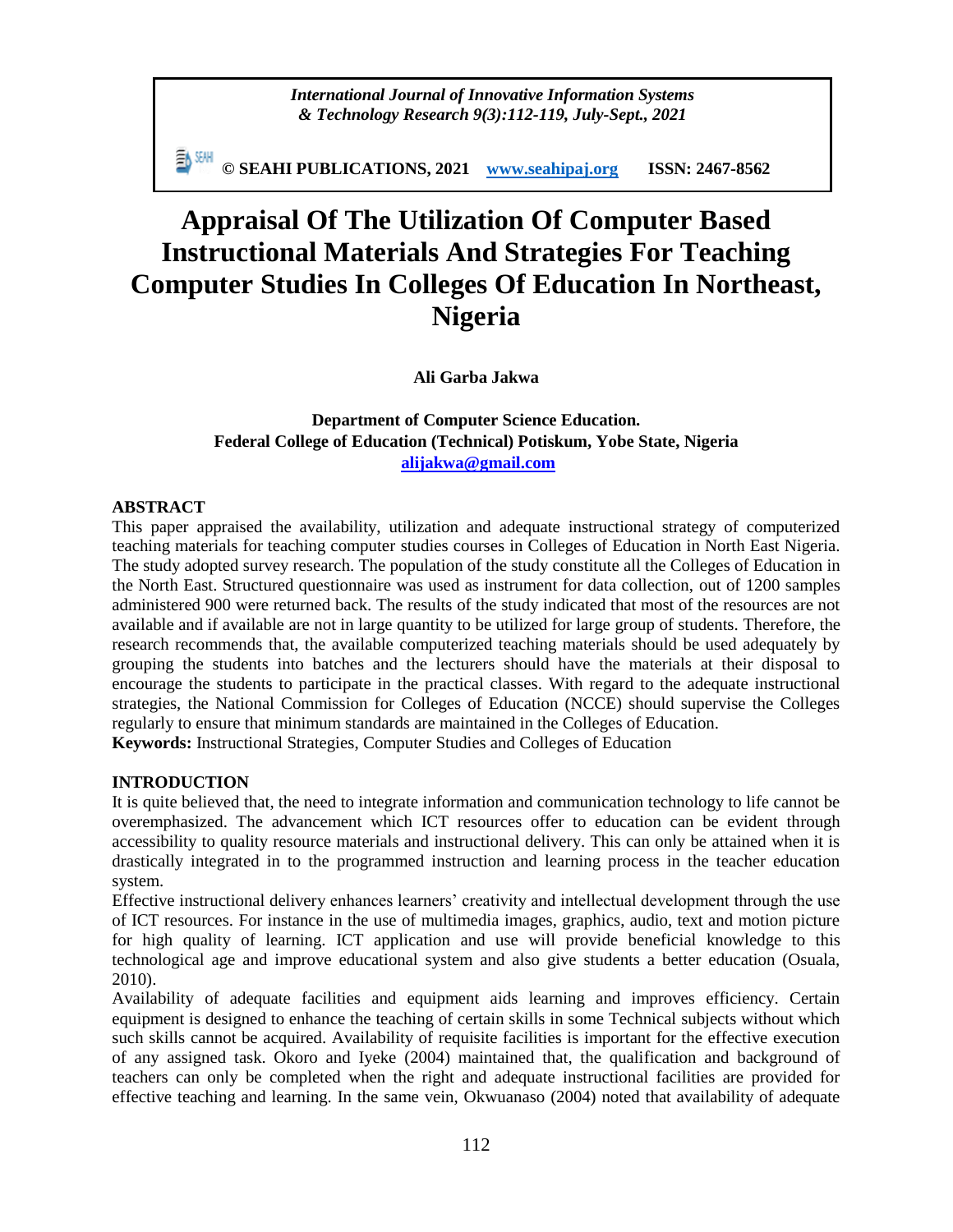equipment are required to make the teaching and learning of skill oriented subject effective. Okwuanaso (2004) further added that a teacher cannot effectively teach a student how to operate a machine without having the machines in the classroom. Availability and utilization of equipment and facilities will stimulate students' senses and generate greater interest in the learning system and assist in the retention of ideas. From the operational point of view, equipment are important in the development of the three domains of knowledge, abilities and skills that reside in every man.

## **LITERATURE REVIEW AND THEORETICAL FRAMEWORK**

The theoretical framework of this study will be based on system theory of Bertalanffy, which was developed in 1915. The theory is stated as "all system have different parts performing different functions but in such a way that each part interacts and is interdependent with other parts and with other system (Benham in Yakubu, 2013).

The term system according to Wikipedia (2013) is a frame of reference that is composed of regularly interacting or interrelating group of activities, with each group impinging upon the other. Yakubu (2013) admits that a system can be said to consist of four things; the first is the object, the parts, elements or variables within the system. Second, a system consists of attributes the qualities or properties of the system and its objects. Third, a system had internal relationships among its objects and fourth, a system exists in an environment. The system framework is fundamental to organizational theory as organizations are complex, dynamic and goal oriented processes. This is because system theory in an organization studies is considered as humanistic extension of the natural science (Wikipedia, 2013).

# **Resources Utilization in Colleges of Education**

Utilization of a wide variety of instructional resources can stimulate the interest and active engagement of learners to acquire the required skills. According to Oxford Advanced Learner's dictionary, the word utilization comes from the root word utilize which is defined as using something especially for a practical purpose. Utilization in this context refers to using available resources for skills acquisition in various courses in colleges of education. Miller (2011) opined that effective utilization of resources in colleges of education makes teaching and learning more interesting and to enables the students to participate fully in the actual work or task to be performed during practical work. The teachers are therefore expected to give considerable attention to the use of appropriate instructional resources to stimulate student's interest for skills acquisition. Utilization of resources in colleges of education is as important as the achievement of goals and objective of the program. Students learning outcome is not likely to be known or observed without utilizing the appropriate resources effectively and appropriately (Ibukun, 2011)

Effective utilization of instructional facilities will enhance learning activities, while non-utilization will only create negative feeling in the students (Haruna, 2010). It has thus, become inevitable to show concern with the utilization of resources (both human and material) being made available to the vocational and technical education sector (Salami in Haruna 2010). Continuous non- utilization of available resources lead only to materials wastage. According to Raw (2003) appropriate utilization of resources in schools controls dropout rates, maintains student discipline and makes students remain motivated for longer a period. School resources including Laboratory, classrooms, textbooks, teachers, and other instructional equipment/materials are critical in making teaching more effective These resources should be provided in quality and quantity in schools for proper utilization hence bring about effective teaching-learning process.

## **The use of computer based instructional strategies**

The effective and efficient utilization of ICT largely depend on both teachers and learners, the proper use of ICT in teaching would develop both teachers and learners potentiality and creativity as regards to educational technology. Newborn as cited in Yaduma, Amuche, & Namessan (2013) suggests that infusing lessons with technology ultimately resonate more strongly than lessons using text books and written assignment. A good investment has been made in educational system to ensure that there are sufficient ICT resources in Colleges of Education for students to use in classrooms. Teacher's greater familiarity with resources in classroom would enable them to become more confident and competent in using ICT to improve teaching. For example, over the past few years' interactive white boards and data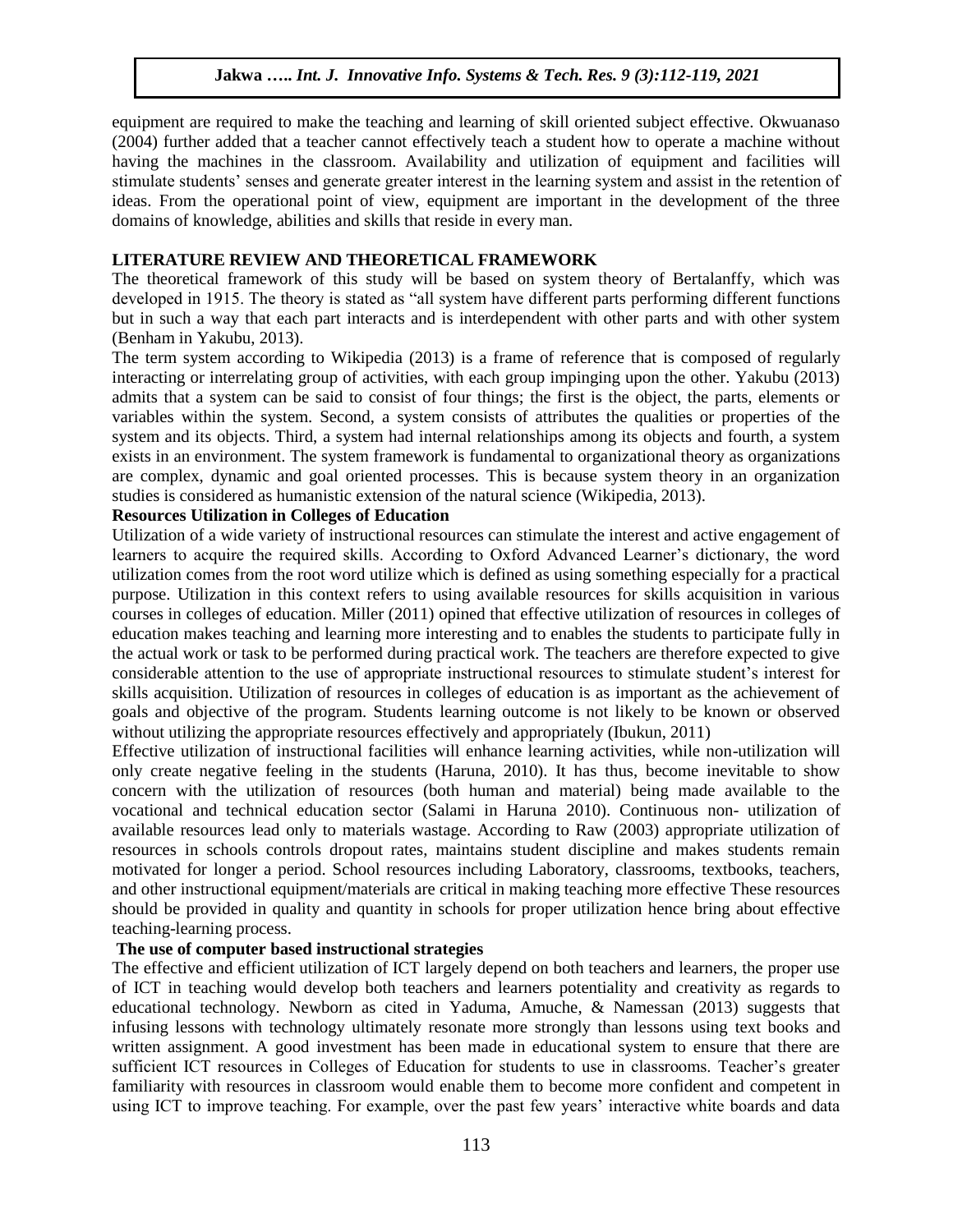projectors have been reproduced and also a lot of efforts have been made to ensure that ICT facilities are available in Colleges of Education. It has been observed by Goshit, (2009) that most Colleges both private and government, do not offer practical ICT training program. This implies that there are some Colleges offering computer studies in theory because of the insufficient resources that would facilitate efficient running of the program. Instructional materials have a vital role to play in the teaching and learning.

# **Use of Computer based instructional strategies in Computer Education**

The concepts of Computer Education are full of abstract and the only means to bring this abstraction in to concrete reality is the application of computer based instructional materials in teaching and learning of the Computer Education courses. An instructional material gives a clear picture of a concept. The following are the advantages of using computer based instructional materials in teaching and learning;

- i. Increasing the rate of learning and at the same time allows teachers to use more time on other gainful activities.
- ii. Reinforce verbal and visual message. Learners generally find it difficult to understand abstract ideas discussed by their teacher. However, if the abstract ideas are put in form of model and pictures learners understand them ease and they remain permanent in their memories.
- iii. Through the use of media emphasis is place on realistic learning rather than rote learning.
- iv. Instructional media have a way of motivating and arresting learners, curiosity their consciousness increases and thereby providing a sound environment for realistic and enjoyable teaching and learning atmosphere.
- v. Terms and concepts that are abstract are best illustrated through the use of instructional media (Karimu, 2008).

#### **Utilization of computer based instructional strategies in Colleges of Education**

The utilization of the instructional materials depends on the ability of the teacher, on how to use it in delivery of teaching and learning activities to the students in the classroom. Therefore, quality of instructional service delivery entails the extent of effectiveness of which teachers carry their classroom teaching and learning process. Okegie (2008), The NUC executive secretary declared that most varsity teachers are incompetent. One may add that incompetent teachers can produce incompetent graduates (Akuegwe, Nwive & Agba, 2008). The instructional materials and devices when properly used can accomplish some objectives. They supply a concrete basis for conceptual thinking and reduce meaningful word responses of students; they make learning more permanent, they have the high degree of interest for students and offer reality of experience, which still depends on his relationship with the student.

## **RESEARCH METHODOLOGY**

In effort to appraise the level of utilization of the available Computer teaching materials in Colleges of Education North-East, the study adopted descriptive survey research design. According to Uzoagulu (2011), "a survey research is a type of descriptive research in which data are usually collected, organized and described as they exist without interfering with the data". The area of this study comprised all the twelve (12) Colleges of education within the North-Eastern geopolitical zones of Nigeria, both Federal Colleges and State Colleges; which include Adamawa, Bauchi, Borno, Gombe, Taraba and Yobe states. The Instrument for Data collection for this study was a Checklist and a four-point Likert scale questionnaire. The checklist consists of two (2) different clusters. Cluster "A" was used to check the availability and adequacy of using Computer based instructional materials for teaching Computer studies in Colleges of Education. While cluster "B" of the checklist was used to check the instructional strategies delivered by the lecturers of Colleges of Education in North-East. The instrument was validated by three experts. Data collected were analyzed using Statistical Package for Social Sciences (SPSS), for decision purpose, the greater or equal to 2.50 was used as a level of acceptance. This implies that items that score a mean response of 2.50 and above was regarded as available or utilized, while items that score mean response below 2.50 was regarded as not available or utilized and agreed or disagree in relation to the instructional strategies.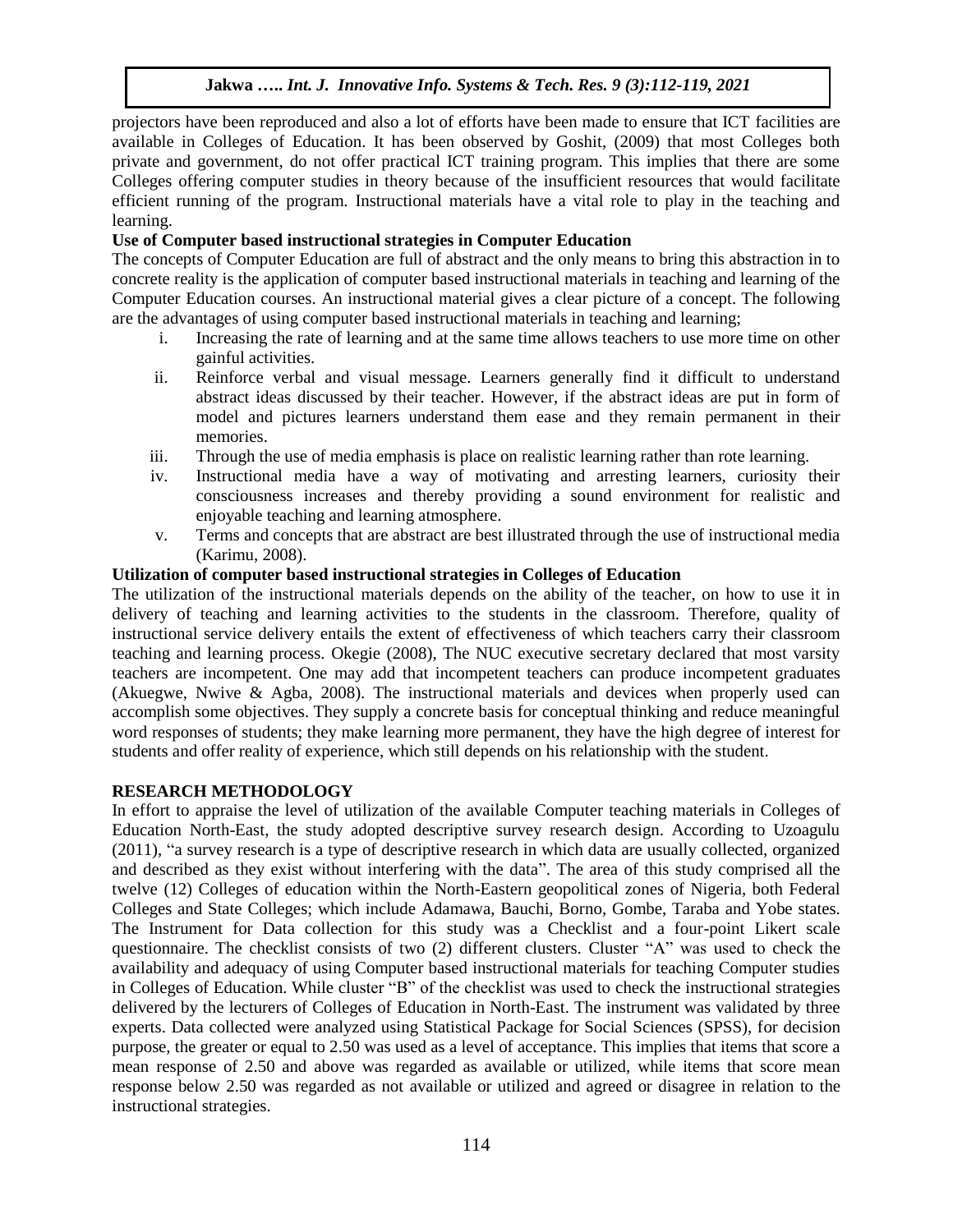#### **RESULT AND DISCUSSION**

This section presents the analysis and presentation of results from the data collected, the results were analyzed and presented based on the research questions. One thousand Two Hundred (1200) samples were distributed and Nine Hundred (900) samples were collected back, therefore, the research came up with the following responses;

**Research Question I:** *How adequate and functional are the Computer laboratories in Colleges of Education in North East?*

**Table I:** Shows the mean and standard deviation on the adequacy and availability of Computer laboratories for teaching Computer studies in Colleges of Education in North-East Nigeria

| S/N | Items                                                                               | <b>Facilities Available</b> |     |     |           |             |             |               |
|-----|-------------------------------------------------------------------------------------|-----------------------------|-----|-----|-----------|-------------|-------------|---------------|
|     |                                                                                     | HA                          | MA  | PA  | <b>NA</b> | $\mathbf X$ | <b>SDev</b> | <b>Remark</b> |
| 1   | <b>Computer Laboratory</b>                                                          | 550                         | 120 | 110 | 120       | 3.22        | 0.90        | Available     |
| 2   | <b>Information Technology Room</b>                                                  | 300                         | 100 | 250 | 250       | 2.50        | 0.79        | Available     |
| 3   | PowerPoint Projector                                                                | 318                         | 230 | 212 | 140       | 2.81        | 0.84        | Available     |
| 4   | Computers for skill training,<br>Ration one (1) Computer to<br>three $(3)$ students | 250                         | 300 | 230 | 120       | 2.76        | 0.83        | Available     |
| 5   | Public Address System (PAS<br>Audio)                                                | 200                         | 300 | 100 | 300       | 2.44        | 0.78        | Not Available |
| 6   | Photo copying machines                                                              | 120                         | 180 | 300 | 300       | 2.13        | 0.73        | Not Available |
| 7   | Stand by power generator                                                            | 150                         | 200 | 330 | 220       | 2.31        | 0.76        | Not Available |
| 8   | Multimedia Projector                                                                | 300                         | 280 | 260 | 60        | 2.91        | 0.85        | Available     |
| 9   | Screen for Projector                                                                | 230                         | 300 | 303 | 67        | 2.77        | 0.83        | Available     |
| 10  | <b>Comfortable Tables and Chairs</b><br>in Computer Laboratory                      | 250                         | 200 | 240 | 210       | 2.54        | 0.80        | Available     |
| 11  | Air Conditioner for Laboratory                                                      | 340                         | 200 | 150 | 210       | 2.74        | 0.83        | Available     |
| 12  | <b>Internet Facilities</b>                                                          | 100                         | 120 | 200 | 480       | 1.82        | 0.67        | Not Available |
| 13  | <b>Lecturers Demonstration Stand</b>                                                | 140                         | 150 | 190 | 420       | 2.01        | 0.71        | Not Available |
| 14  | <b>Instructors Table and Chair</b>                                                  | 130                         | 160 | 300 | 310       | 2.12        | 0.73        | Not Available |
| 15  | <b>Audio Visual Display</b>                                                         | 182                         | 314 | 200 | 204       | 2.53        | 0.79        | Available     |

#### **Source: Field Survey (2021)**

Apart from (Public Address System (PAS Audio), Photo copying machines, Stand by power generator, Internet Facilities, Lecturers Demonstration Stand and Instructors Table and Chair) Which the respondents disagree with the availability of the materials while (Computer Laboratory, Information Technology Room, PowerPoint Projector, Computers for skill training, Ration one (1) Computer to three (3) students, Multimedia Projector, Screen for Projector, Comfortable Tables and Chairs in Computer Laboratory, Air Conditioner for Laboratory and Audio Visual Display) which the respondents agreed with the availability of the materials in the study area.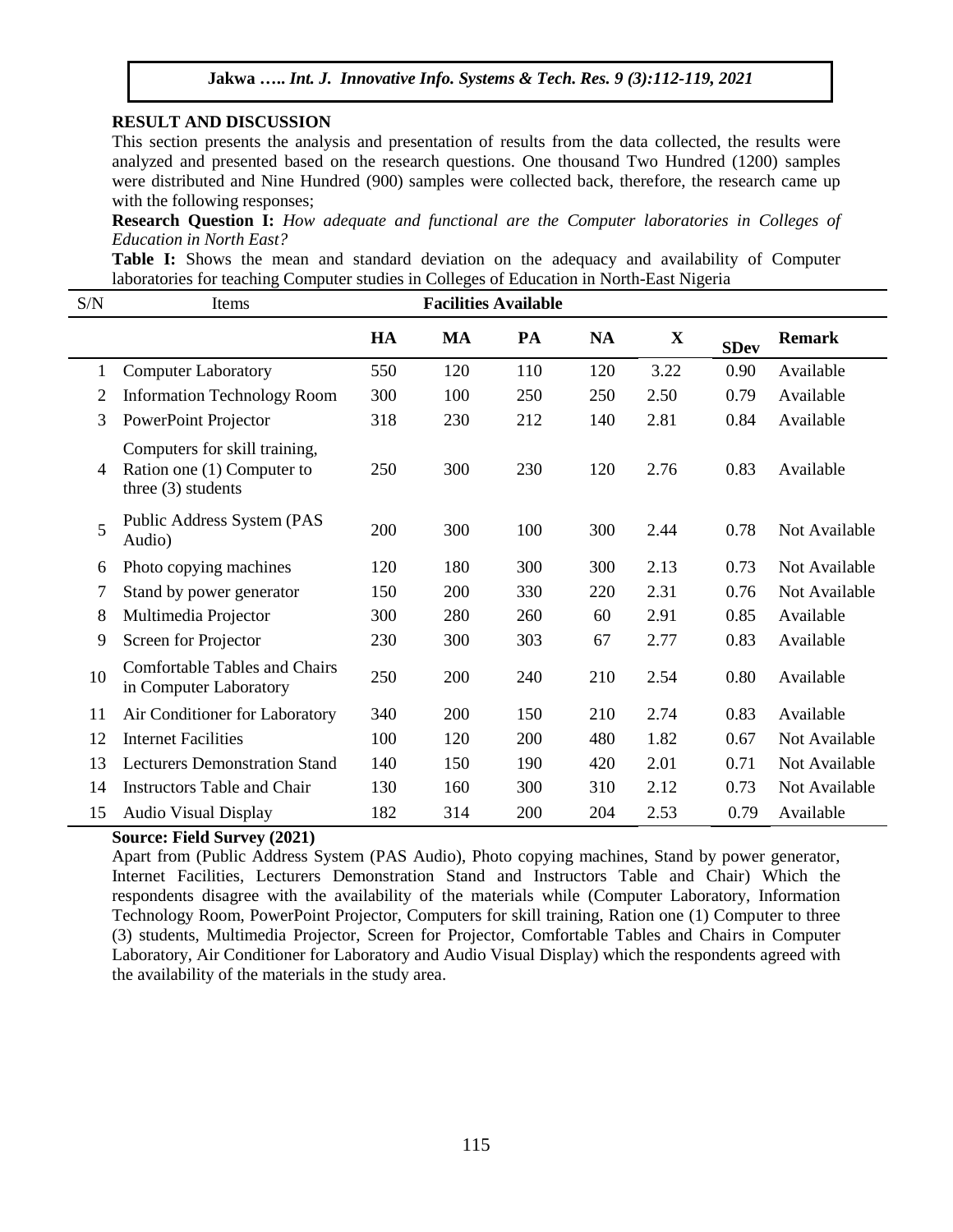**Research Question II:** *What is the level of utilization of the available computer based instructional materials in Colleges of Education in North East*?

**Table II:** Shows the mean and standard deviation on the level of utilization of computer based instructional materials for teaching Computer studies in Colleges of Education in North-East Nigeria

| S/N | <b>Items</b>                                                                        | <b>Facilities Utilized</b> |     |     |           |              |             |                        |
|-----|-------------------------------------------------------------------------------------|----------------------------|-----|-----|-----------|--------------|-------------|------------------------|
|     |                                                                                     | HU                         | MU  | PU  | <b>NU</b> | $\mathbf{X}$ | <b>SDev</b> | <b>Remark</b>          |
| 16  | <b>Computer Laboratory</b>                                                          | 80                         | 120 | 300 | 400       | 1.87         | 0.68        | <b>Not</b><br>Utilized |
| 17  | <b>Information Technology Room</b>                                                  | 70                         | 180 | 350 | 300       | 2.02         | 0.71        | <b>Not</b><br>Utilized |
| 18  | PowerPoint Projector                                                                | 120                        | 300 | 200 | 280       | 2.29         | 0.76        | <b>Not</b><br>Utilized |
| 19  | Computers for skill training,<br>Ration one (1) Computer to<br>three $(3)$ students | 120                        | 300 | 300 | 180       | 2.40         | 0.77        | <b>Not</b><br>Utilized |
| 20  | Public Address System (PAS<br>Audio)                                                | 140                        | 230 | 180 | 350       | 2.18         | 0.74        | <b>Not</b><br>Utilized |
| 21  | Photo copying machines                                                              | 90                         | 300 | 270 | 240       | 2.27         | 0.75        | <b>Not</b><br>Utilized |
| 22  | Stand by power generator                                                            | 156                        | 140 | 350 | 254       | 2.22         | 0.74        | <b>Not</b><br>Utilized |
| 23  | Multimedia Projector                                                                | 189                        | 187 | 297 | 227       | 2.38         | 0.77        | <b>Not</b><br>Utilized |
| 24  | Screen for Projector                                                                | 200                        | 178 | 234 | 288       | 2.32         | 0.76        | <b>Not</b><br>Utilized |
| 25  | <b>Comfortable Tables and Chairs</b><br>in Computer Laboratory                      | 189                        | 199 | 287 | 225       | 2.39         | 0.77        | <b>Not</b><br>Utilized |
| 26  | Air Conditioner for Laboratory                                                      | 167                        | 238 | 247 | 248       | 2.36         | 0.77        | <b>Not</b><br>Utilized |
| 27  | <b>Internet Facilities</b>                                                          | 167                        | 234 | 230 | 269       | 2.33         | 0.76        | <b>Not</b><br>Utilized |
| 28  | <b>Lecturers Demonstration Stand</b>                                                | 200                        | 189 | 230 | 281       | 2.54         | 0.77        | Utilized               |
| 29  | <b>Instructors Table and Chair</b>                                                  | 180                        | 197 | 299 | 224       | 2.37         | 0.77        | <b>Not</b><br>Utilized |
| 30  | <b>Audio Visual Display</b>                                                         | 210                        | 230 | 180 | 280       | 2.41         | 0.78        | <b>Not</b><br>Utilized |

## **Source: Field Survey (2021)**

According to the finding based on this research question in the above table indicated that all the fourteen items (Computer Laboratory, Information Technology Room, PowerPoint Projector,

Computers for skill training, Ration one (1) Computer to three (3) students, Public Address System (PAS Audio), Photo copying machines, stand by power generator, Multimedia Projector,

Screen for Projector, Comfortable Tables and Chairs in Computer Laboratory, Air Conditioner for Laboratory, Internet Facilities, Instructors Table and Chair and Audio Visual Display) are not being utilized by the students or used for the purpose of teaching and learning Computer studies in the study area except the Lecturers Demonstration Stand which was being responded as utilized.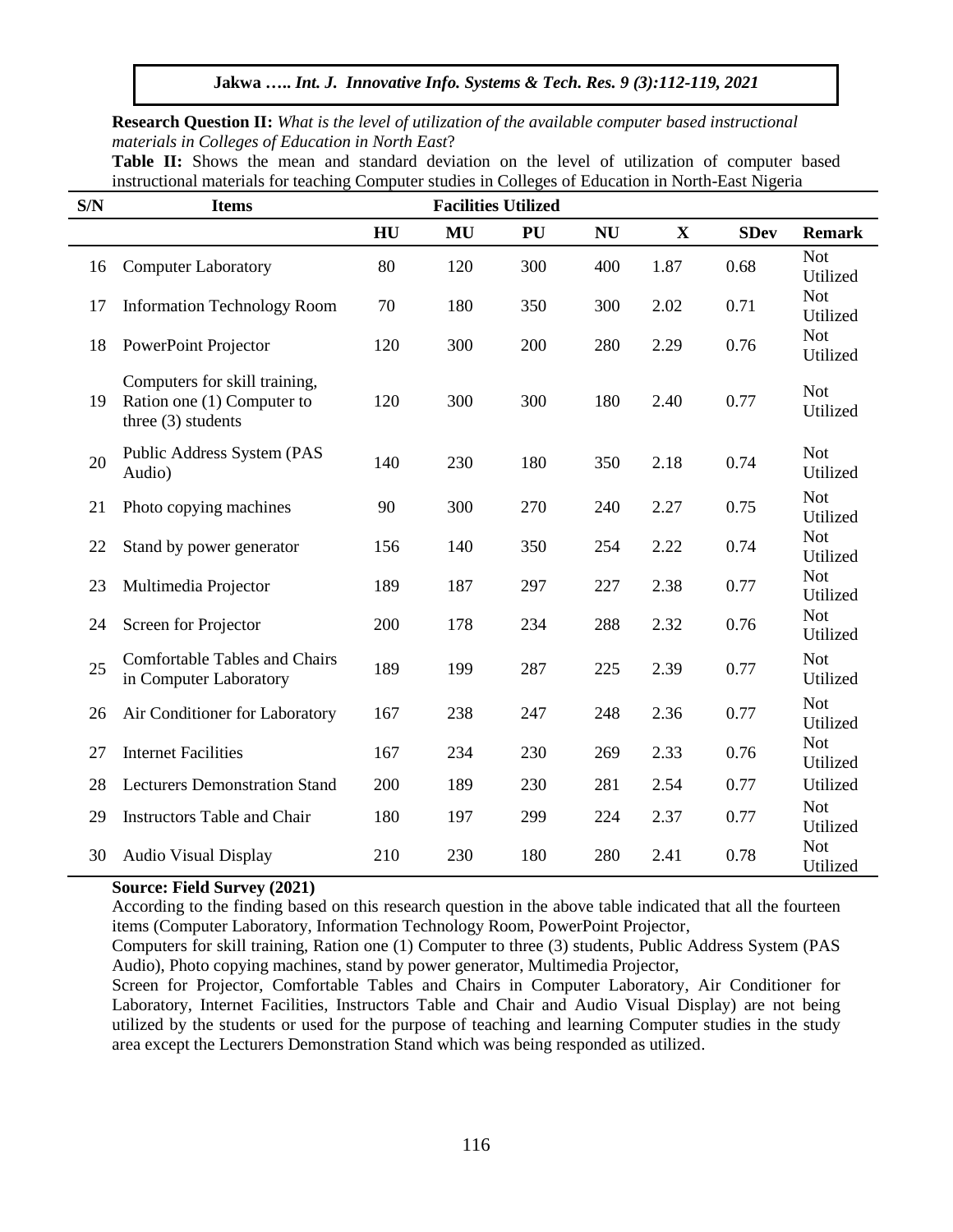**Research Question III:** *How adequate are the Teachers for teaching computer studies courses in Colleges of Education in North-East Nigeria?*

**Table III:** Shows the mean and standard deviation on the instructional strategies for teaching Computer studies in Colleges of Education in North-East Nigeria

l.

| S/N | $\frac{1}{2}$ or $\frac{1}{2}$ and $\frac{1}{2}$ and $\frac{1}{2}$ and $\frac{1}{2}$ and $\frac{1}{2}$ and $\frac{1}{2}$ and $\frac{1}{2}$ and $\frac{1}{2}$ and $\frac{1}{2}$ and $\frac{1}{2}$ and $\frac{1}{2}$ and $\frac{1}{2}$ and $\frac{1}{2}$ and $\frac{1}{2}$ and $\frac{1}{2}$ an<br><b>Item Statements</b> | <b>SA</b> | 0<br>$\mathbf A$ | D   | <b>SD</b> | X    | <b>SDev</b> | <b>Remark</b> |
|-----|-------------------------------------------------------------------------------------------------------------------------------------------------------------------------------------------------------------------------------------------------------------------------------------------------------------------------|-----------|------------------|-----|-----------|------|-------------|---------------|
| 31  | Course contents are covered before<br>examination                                                                                                                                                                                                                                                                       | 318       | 217              | 239 | 126       | 2.81 | 0.84        | Agreed        |
| 32  | Students' learning is assessed using<br>variety of methods                                                                                                                                                                                                                                                              | 270       | 300              | 210 | 120       | 2.80 | 0.84        | Agreed        |
| 33  | Students are informed about the<br>criteria for evaluation                                                                                                                                                                                                                                                              | 198       | 230              | 178 | 294       | 2.37 | 0.77        | Disagree      |
| 34  | Computer science lecturers answer<br>students questions relating to their<br>course of study during lesson delivery                                                                                                                                                                                                     | 312       | 320              | 120 | 148       | 2.88 | 0.85        | Agreed        |
| 35  | Computer science lecturers show<br>sincere interest in solving students'<br>academic problem                                                                                                                                                                                                                            | 281       | 189              | 167 | 263       | 2.54 | $0.80\,$    | Agreed        |
| 36  | Difficult points are explained by<br>lecturers in class till they are<br>understood                                                                                                                                                                                                                                     | 218       | 233              | 210 | 239       | 2.48 | 0.79        | Disagree      |
| 37  | Computer science lecturers are<br>interested in students achievement                                                                                                                                                                                                                                                    | 219       | 230              | 234 | 217       | 2.50 | 0.79        | Agreed        |
| 38  | Computer science lecturers present<br>materials logically during instructions<br>in class                                                                                                                                                                                                                               | 213       | 240              | 265 | 182       | 2.54 | 0.80        | Agreed        |
| 39  | Computer science lecturers draw and<br>maintain interest of students to the<br>subject taught.                                                                                                                                                                                                                          | 243       | 253              | 187 | 217       | 2.58 | 0.80        | Agreed        |
| 40  | Computer science lecturers deliver<br>study materials in a clear and<br>comprehensive way                                                                                                                                                                                                                               | 187       | 231              | 291 | 191       | 2.46 | 0.78        | Disagree      |
| 41  | Computer science lecturers<br>demonstrate culture of speech in form<br>of clear articulation                                                                                                                                                                                                                            | 342       | 224              | 280 | 54        | 2.95 | 0.86        | Agreed        |
| 42  | Computer science lecturers ask<br>questions in class to simulate<br>discussions                                                                                                                                                                                                                                         | 267       | 217              | 200 | 216       | 2.59 | 0.81        | Agreed        |
| 43  | Computer science lecturers are<br>objective in assessing students'<br>performance.                                                                                                                                                                                                                                      | 133       | 231              | 321 | 215       | 2.31 | 0.76        | Disagree      |
| 44  | Computer science lecturers are<br>punctual to class                                                                                                                                                                                                                                                                     | 231       | 324              | 223 | 122       | 2.74 | 0.83        | Agreed        |
| 45  | Computer science lecturers are willing<br>to give students individual attention                                                                                                                                                                                                                                         | 213       | 234              | 223 | 230       | 2.48 | 0.79        | Disagree      |
| 46  | Computer science lecturers keep<br>accurate records of students                                                                                                                                                                                                                                                         | 232       | 214              | 241 | 213       | 2.52 | 0.79        | Agreed        |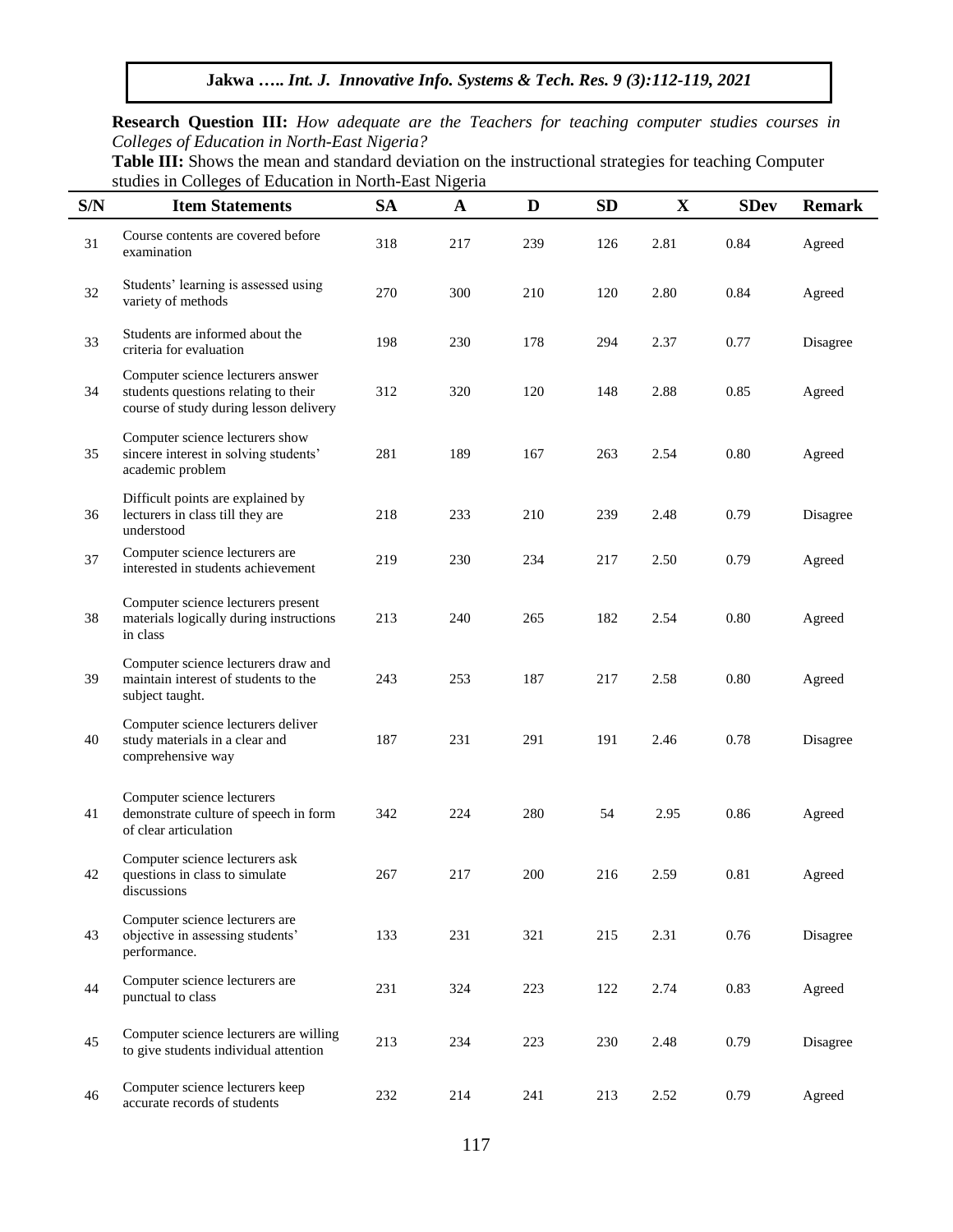|    | assessments                                                                                                                                    |     |     |     |     |      |      |          |
|----|------------------------------------------------------------------------------------------------------------------------------------------------|-----|-----|-----|-----|------|------|----------|
| 47 | Computer science lecturers strives to<br>maintain feedback from students                                                                       | 143 | 154 | 342 | 261 | 2.20 | 0.74 | Disagree |
| 48 | Computer science lecturers use<br>various sources of information<br>(supplementary literature, Internet), to<br>enhance teaching and learning. | 280 | 200 | 220 | 200 | 2.62 | 0.81 | Agreed   |
| 49 | Computer science lecturers are<br>unbiased in assessment of students'<br>achievement.                                                          | 200 | 250 | 150 | 300 | 2.39 | 0.77 | Disagree |

## **Source: Field Survey (2021)**

Out of the nineteen (19) item used for measuring instructional strategies, twelve (12) items (Course contents are covered before examination, Students' learning is assessed using variety of methods, Computer science lecturers answer students questions relating to their course of study during lesson delivery, Computer science lecturers show sincere interest in solving students' academic problem, Computer science lecturers are interested in students achievement, Computer science lecturers present materials logically during instructions in class, Computer science lecturers draw and maintain interest of students to the subject taught, Computer science lecturers demonstrate culture of speech in form of clear articulation, Computer science lecturers ask questions in class to simulate discussions, Computer science lecturers are punctual to class, Computer science lecturers keep accurate records of students assessments and Computer science lecturers use various sources of information (supplementary literature, Internet), to enhance teaching and learning.) were agreed by the respondents as adequate strategy of teaching in the study area. While seven items (Students are informed about the criteria for evaluation, Difficult points are explained by lecturers in class till they are understood, Computer science lecturers deliver study materials in a clear and comprehensive way, Computer science lecturers are objective in assessing students' performance, Computer science lecturers are willing to give students individual attention, Computer science lecturers strives to maintain feedback from students and Computer science lecturers are unbiased in assessment of students' achievement) which the respondents disagree with the assertion on the teaching strategy and adequacy in the study area.

#### **DISCUSSION**

The research identified that the respondents agreed on the availability and adequate computerized teaching materials in the study area. The finding is in conformity with study by Uzuegbu et al (2012) who indicated Computerized teaching materials are available and adequate in the study area, this is attached with the level of importance of using computerized teaching materials in Colleges of Education in the North-East, the study also observed that Government is playing an important role in providing teaching materials in Colleges of Education only that it is in small quantity.

The study also discovered on the utilization of the available teaching tools, the respondents disagreed with all the fifteen (15) items presented in the research, which shows there are materials in the study area but poorly utilized by the lecturers and the students for teaching and learning. This statement is also in conformity with the study of Nwosu (2010) who indicated that most of the Lecturers teaching Computer studies courses are not engaging the students with practical teaching rather than theories, this could be as a result of the large number of students taking courses since Computer Studies is a general course.

The response on the adequate instructional strategies, the finding indicated that the instructional strategies are adequate with about twelve (12) items out of nineteen (19) items were rated agreed by the respondents, therefore it can be observed that lecturers are giving necessary support as it affects skills training and other professional development in the study area, this response is in agreement with the opinion of Nwafor & Eze (2013) which indicated that teachers are giving out the required teaching strategy in order to impart knowledge to the students with accompanying support for skills acquisition and development.